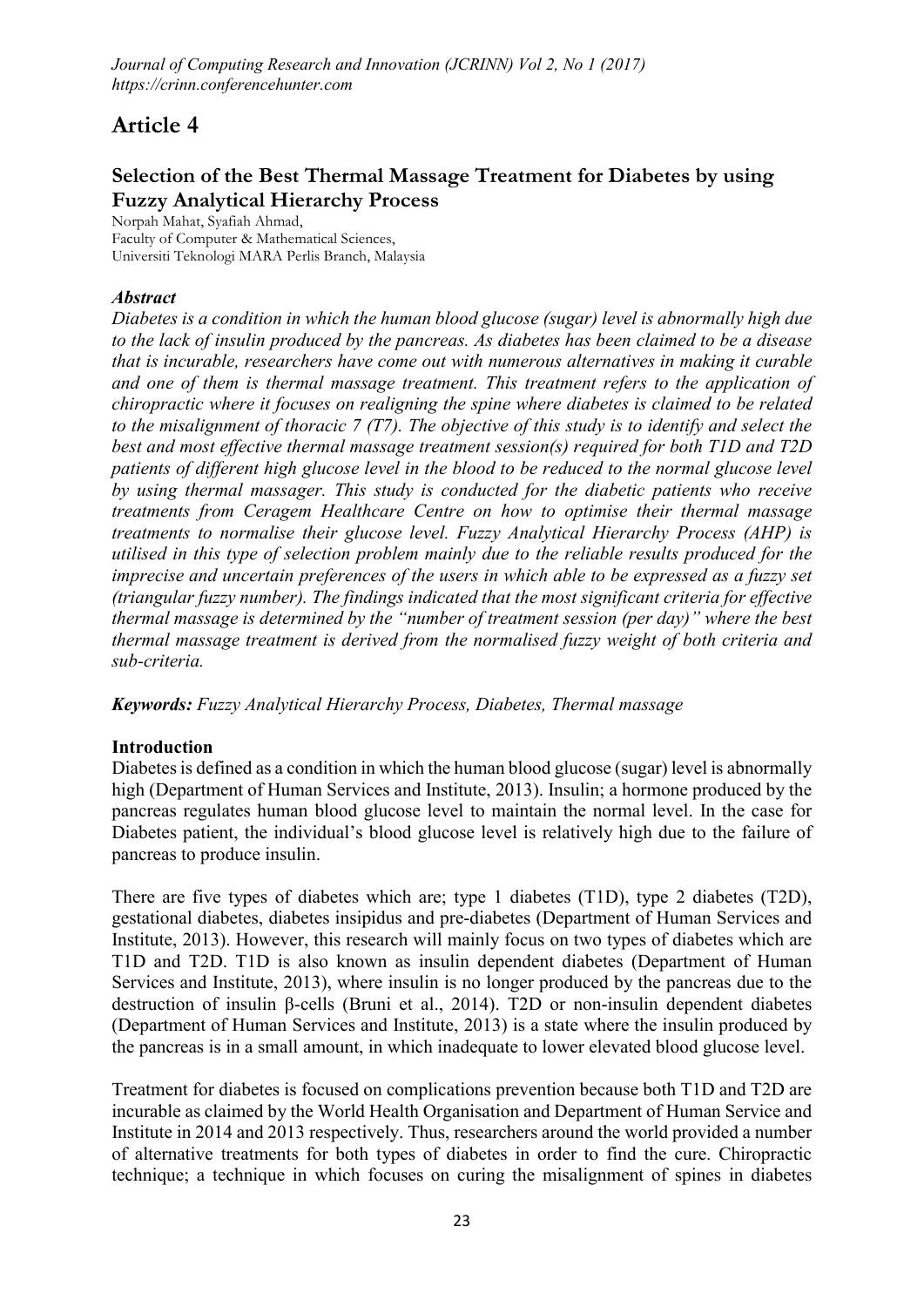treatment is deemed to be one of the effective alternative treatments in addressing diabetes (Echeveste (2008), Sudano& Robinson (2011)). Essentially, the logic behind chiropractic technique is rooted in the nerve located in T7. This nerve acts as an information (impulse) transporter from the pancreas to the brain and vice versa. When there is a misalignment in T7, the nerve will be blocked from sending the information from pancreas to the brain in which hinder the insulin hormone to be produced by the pancreas.

Ceragem, a Korean company has applied chiropractic in its thermal bed massager, Ceragem Master V3 where the machine massages human spines and aligns any misalignments of the spines. This treatment had showed progressively positive result in reducing high blood glucose level of diabetic patients to the normal blood glucose level. In Malaysia, the Ceragem offers free trial treatments for their customers who seek treatments at their healthcare centres. Thus, this offer is an alternative for diabetes patients to reduce their cost of treatments.

The aim of this study is to identify and select the best and most effective thermal massage treatment session(s) required for both T1D and T2D patients of different high glucose level in blood to be reduced to the normal level in blood by using thermal massager.

# Methodology

Past researches have shown that Fuzzy AHP is widely used for selection process such as selection of the diet meal while maintaining blood sugar level (Gaikwad et al., 2015). A model for diabetes treatment for T2D patients was introduced by Tadic et al. (2010) where they used fuzzy to develop the model.

Thus, Fuzzy AHP had been chosen to carry out the selection process where the data required for the study are derived from the opinions of the Directors of Ceragem on their decisions in selecting the best thermal massage treatment for diabetic patients, type T1D and T2D only. There are six criteria and twenty-two sub-criteria in which required to be studied in detailed for the selection process.

Fuzzy AHP required eight steps to be completed before the selection of the best thermal massage treatment for diabetes can be made. The eight steps are as follow:

Step 1: The hierarchy of the criteria and sub-criteria are constructed by decision maker as shown in Table 1.

| Selection of the best thermal massage treatment for diabetes |                              |                   |                                                   |                                                                |                                            |  |  |  |
|--------------------------------------------------------------|------------------------------|-------------------|---------------------------------------------------|----------------------------------------------------------------|--------------------------------------------|--|--|--|
| Duration<br>(minutes)                                        | Temperature<br>$(^{\circ}C)$ | Massage technique | Number<br>of<br>treatment<br>session<br>(per day) | Number of<br>for<br>days<br>treatment<br>session (per<br>week) | Total<br>number of<br>treatment<br>session |  |  |  |
| $1 - 20$                                                     | $41 - 50$                    | Automatic         |                                                   |                                                                | $1 - 100$                                  |  |  |  |
| $21 - 30$                                                    | 51-60                        | Mode 1            | 2                                                 | 3                                                              | 101-200                                    |  |  |  |
| 40                                                           |                              | Mode 4            | >2                                                |                                                                | 201-300                                    |  |  |  |
|                                                              |                              | Automatic&Mode    |                                                   |                                                                | >300                                       |  |  |  |
|                                                              |                              |                   |                                                   |                                                                |                                            |  |  |  |
|                                                              |                              | Automatic&Mode    |                                                   |                                                                |                                            |  |  |  |
|                                                              |                              |                   |                                                   |                                                                |                                            |  |  |  |
|                                                              |                              | Mode1&Mode4       |                                                   |                                                                |                                            |  |  |  |
|                                                              |                              | Automatic, Mode 1 |                                                   |                                                                |                                            |  |  |  |
|                                                              |                              | Mode4             |                                                   |                                                                |                                            |  |  |  |

Table 1: The hierarchy of criteria and sub-criteria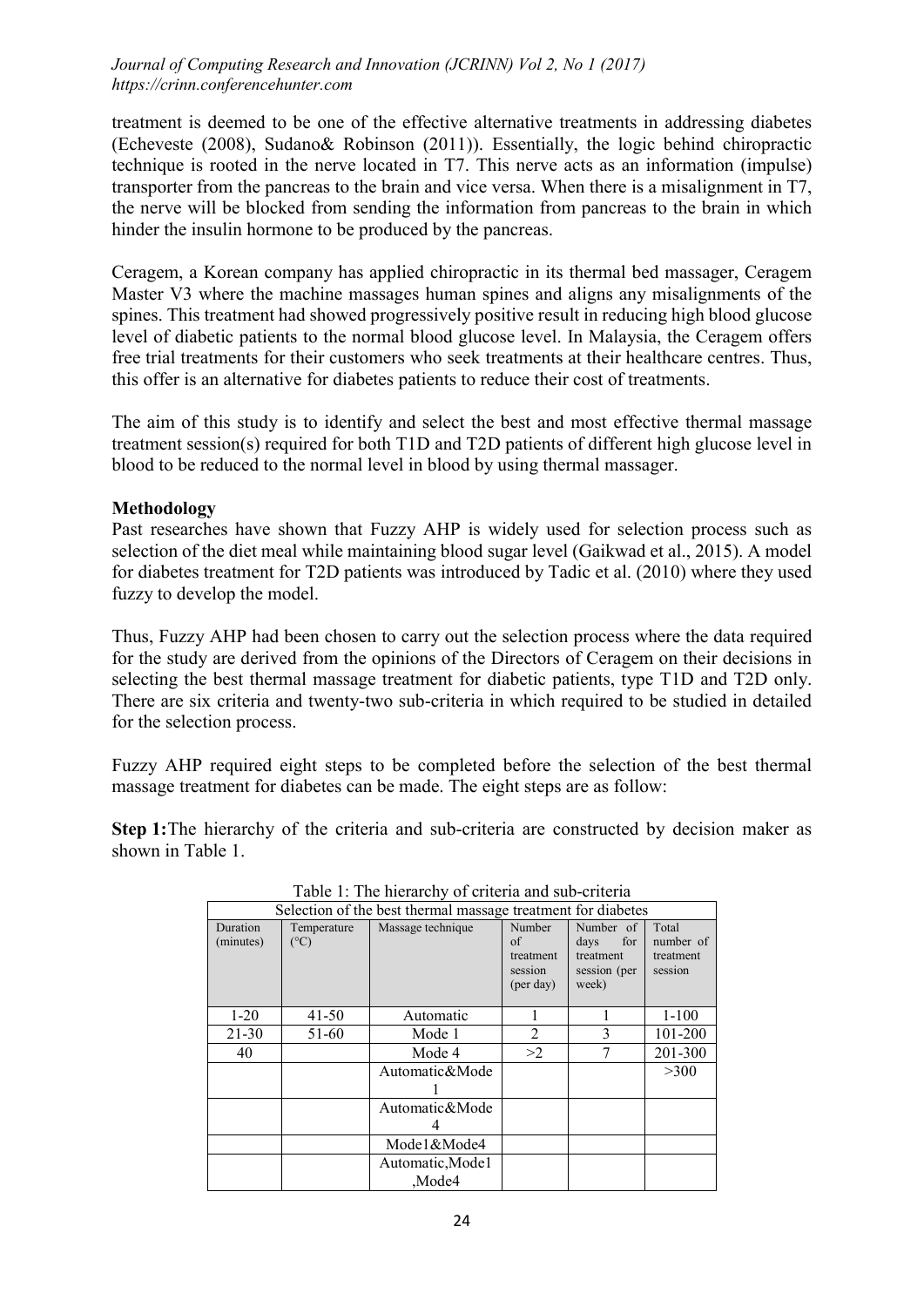Step 2: The comparison of the criteria or alternatives are made by decision maker by using triangular fuzzy numbers(TFN) of linguistic terms. Pair-wise contribution matrices of criteria and sub-criteria are formed by using TFN for each decision maker.

**Step 3:** Eq. 1  $(\tilde{d}_{ij})$  is calculated when there is more than one decision maker after each decision maker's precedence  $(\tilde{d}_{ij}^k)$  is averaged, where  $\tilde{d}_{ij}^k$  is the  $k^h$  preference of decision maker for  $i^h$ criterion via TFN.

$$
\widetilde{d}_{ij} = \frac{\sum_{k=1}^{K} \widetilde{d}_{ij}^{k}}{K}
$$

(1)

(2)

Step 4:Pair wise contribution matric is adjusted after precedence is averaged.

Step 5:The calculation of every criterion of geometric mean of fuzzy comparison values as cited in Ayhan, (2013), the triangular values are still represented by  $\tilde{r}_i$ .

$$
\widetilde{r}_i = \left(\prod_{j=1}^n \widetilde{d}_{ij}\right)^{\frac{1}{n}}, i = 1, 2, ..., n
$$

Step 6:By using Eq. (3), the fuzzy weight for every criterion is calculated after the next three sub steps are implemented.

**Step 6a:** Vector summation is calculated for each  $\widetilde{r}_i$ .

Step 6b: The TFN is replaced in order to arrange it in increasing order after the (-1) power of summation vector is found.

**Step 6c:** Each  $\widetilde{r}_i$  is multiplied with the reverse vector to find the criterion *i*'s fuzzy weight  $(\widetilde{w}_i)$ .

$$
\widetilde{w}_i = \widetilde{r}_i \oplus (\widetilde{r}_1 \oplus \widetilde{r}_2 \oplus \dots \oplus \widetilde{r}_n)^{-1} = (lw_i, mw_i, uw_i)
$$
\n(3)

**Step 7:** The centre of area method as cited by Ayhan (2013) is applied to defuzzified  $\widetilde{W}_i$  because they are still TFN. This calculation is conducted by applying Eq. 3.6.

$$
M_i = \frac{lw_i + mw_i + uw_i}{3}
$$
\n<sup>(4)</sup>

Step 8:In Eq. (5),  $M_i$  is normalised although it is already a non-fuzzy number.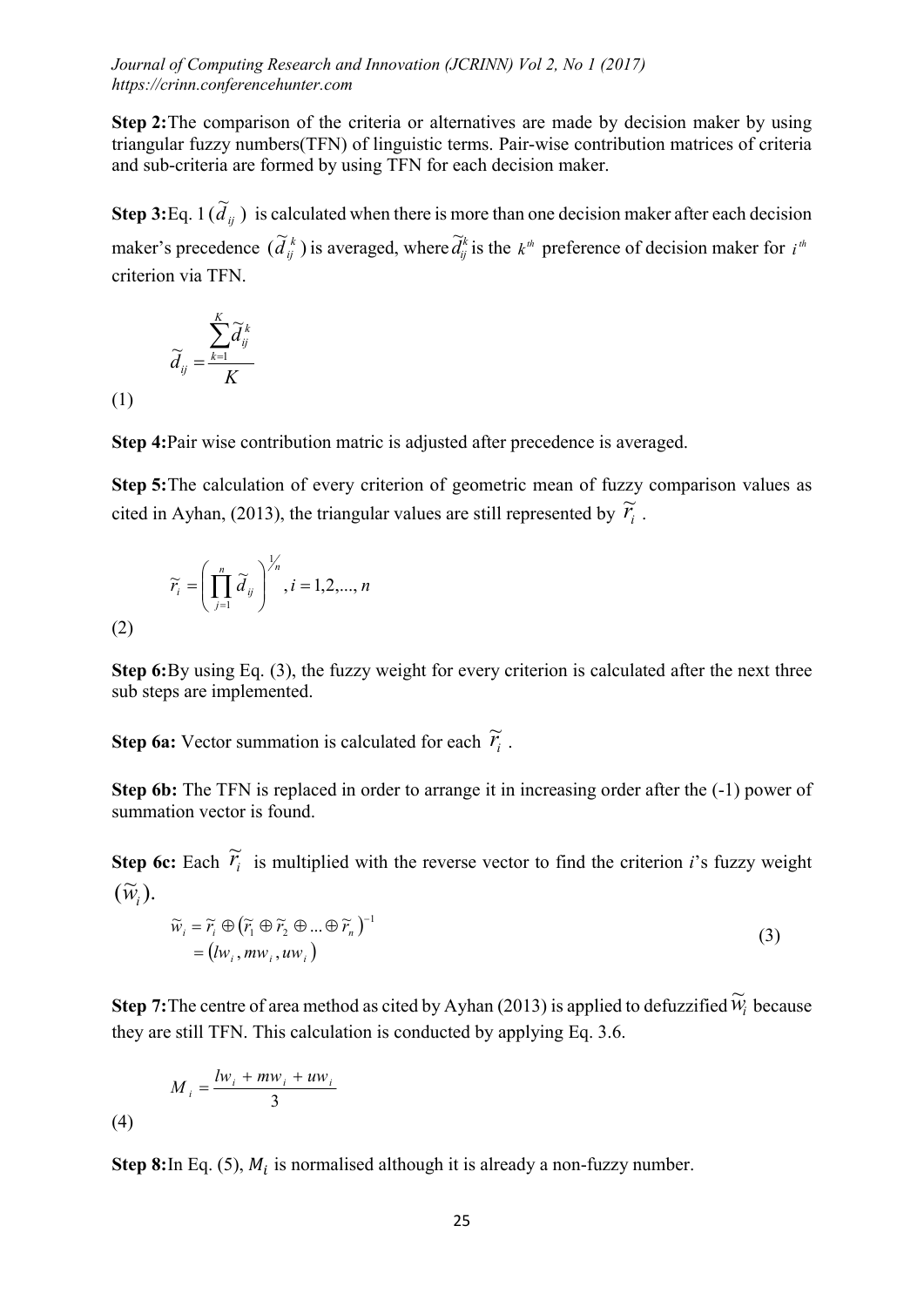$$
N_i = \frac{M_i}{\sum_{i=1}^n M_i}
$$

(5)

In order to normalise the weight of criteria and alternatives, all the eight steps are required to be performed. The result for multiplication of each weight of alternative with respective criteria is the score for each alternative. The highest score of alternative will be suggested to decision maker.

# Results and Discussions

After performing all the steps of Fuzzy AHP, the criteria and sub-criteria had been ranked successfully. Table 2 shows the normalised relative weight and the ranks of the criteria.

| Criteria                                                             |       | Ranks |
|----------------------------------------------------------------------|-------|-------|
| Number of treatment session (per day)                                | 0.317 |       |
| Number of days for treatment session in a week $\vert 0.271 \rangle$ |       |       |
| Total number of treatment session                                    | 0.235 |       |
| Massage technique                                                    | 0.106 |       |
| Temperature                                                          | 0.050 |       |
| Duration                                                             | 0.021 |       |

Table 2: Normalised relative weight and the ranks of the criteria

Based on the table above, a criterion of number of treatment session (per day) was at the first rank, followed by the number of days for treatment session in a week and the total number of treatment session. Consequently, the fourth, fifth and last ranks are massage technique, temperature and duration respectively. The ranks shown were based on the calculation of normalised relative weight, referring to the opinion from the Directors of Ceragem.

This postulates that the diabetic customers, type T1D and T2D, are advised to prioritise on the number of treatment sessions (per day), the number of days for treatment session in a week and the total number of treatment sessions in this order to reduce high blood glucose level to normal blood glucose level.

The sub-criteria were then ranked as shown in the Table 3 to take the highest prioritised criterion for the global importance weighting of the sub-criteria.

| ------                          |       |       |
|---------------------------------|-------|-------|
| Sub-criteria                    |       | Ranks |
| 3 times or more                 | 0.251 |       |
| 7 days                          | 0.214 |       |
| 301 times or more               | 0.159 |       |
| 201-300 times                   | 0.053 |       |
| 2 times                         | 0.048 |       |
| Automatic mode, Mode 1 & Mode 4 | 0.046 | h     |
| 51-60 $(C)$                     | 0.044 |       |
| 3 days                          | 0.04  |       |

Table 3: The ranks of the global importance weightings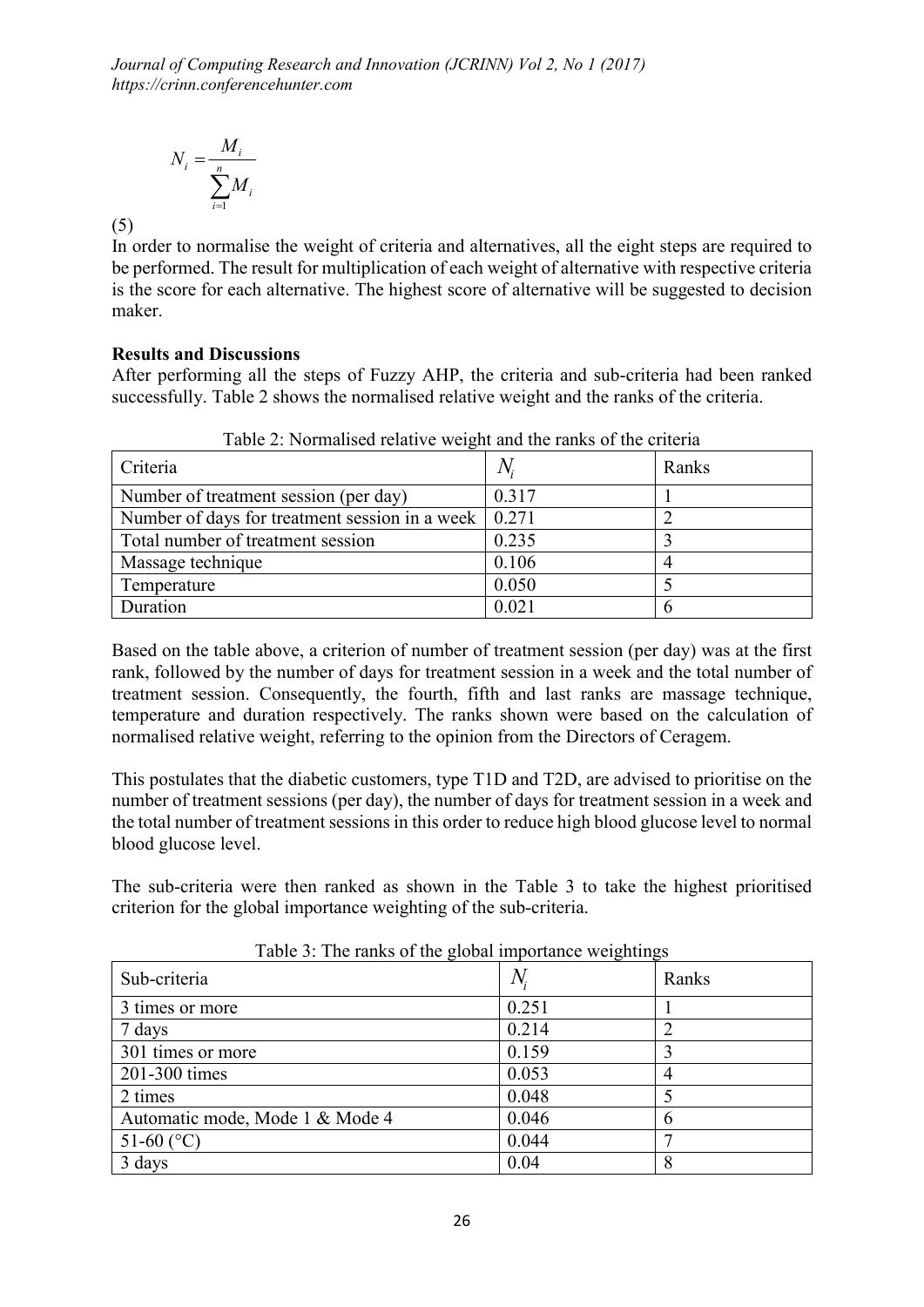| Mode 1 & Mode 4         | 0.023 | 9  |
|-------------------------|-------|----|
| 1 time                  | 0.018 | 10 |
| 1 day                   | 0.017 | 11 |
| 40 minutes              | 0.016 | 12 |
| Automatic mode & Mode 1 | 0.016 | 13 |
| 101-200 times           | 0.016 | 14 |
| Automatic mode & Mode 4 | 0.011 | 15 |
| $1-100$ times           | 0.007 | 16 |
| 41-50 $(C)$             | 0.006 | 17 |
| 21-30 minutes           | 0.004 | 18 |
| Mode 1                  | 0.004 | 19 |
| Automatic mode          | 0.003 | 20 |
| Mode 4                  | 0.003 | 21 |
| 1-20 minutes            | 0.001 | 22 |

Referring to the quantitative values in the table for the rank of global importance weightings of all criteria above, it is displayed that "3 times or more for number of treatment session (per day)" has the highest priority with the value of 0.251. "7 days" and "300 times or more" were at the second and third ranks with the values of 0.214 and 0.159 respectively. On the other hand, the sub-criteria for "massage technique", "temperature" and "duration" which were "Automatic Mode, Mode 1 & Mode 4", "51-60  $^{\circ}$ C" and "40 minutes" ranked sixth, seventh and twelfth with the values of global importance weight of 0.046, 0.044 and 0.016 respectively.

These values showed that the thermal massage for diabetes treatment, type T1D and T2D, is best to be done three times or more in a day and the effective thermal massage to treat diabetic customer is by undergoing the treatment every day until the total number of massage treatments exceeds three hundred times or more. In a nutshell, the best treatment for diabetic customer to reduce high blood glucose level to normal blood glucose level by using thermal massage is to receive the treatment three times or more every day until the total number of the treatment reaches three hundred times or more. Besides, the massage technique from the combination of automatic mode, mode 1 and mode 4 with the temperature of 51°C to 60°C and duration of 40 minutes per treatment session are deemed to be the most effective.

# Conclusion

In this study, Fuzzy AHP method is used to select the best thermal massage treatment for diabetic customer at Courage Healthcare Centres in order to reduce high blood glucose level to normal blood glucose level. The selection of the best thermal massage treatment for diabetic customer is an uncertainty process due to the different level of high blood glucose and types of diabetes. This problem can be solved by using fuzzy number and linguistic variables to achieve higher accuracy and consistency results and outcomes.

In conclusion, based on the calculations of the normalised weight by using Fuzzy AHP method, the most important criteria in thermal massage treatment for diabetes,type T1D and T2D, is the "number of treatment session (s) (per day)" while its sub-criteria is "3 times or more". This indicates that it is the most important for the diabetic customer to receive thermal massage treatment three times or more in a day. Besides, the best thermal massage treatment for diabetic customer to reduce high blood glucose level to normal blood glucose level is by having three times or more treatment a day until the total number of treatment exceeds three hundred times. The treatment is also encouraged to be from the combination of Automatic Mode, Mode 1 and Mode 4 for 40 minutes per treatment session with temperature of 51<sup>o</sup>C to 60<sup>o</sup>C.